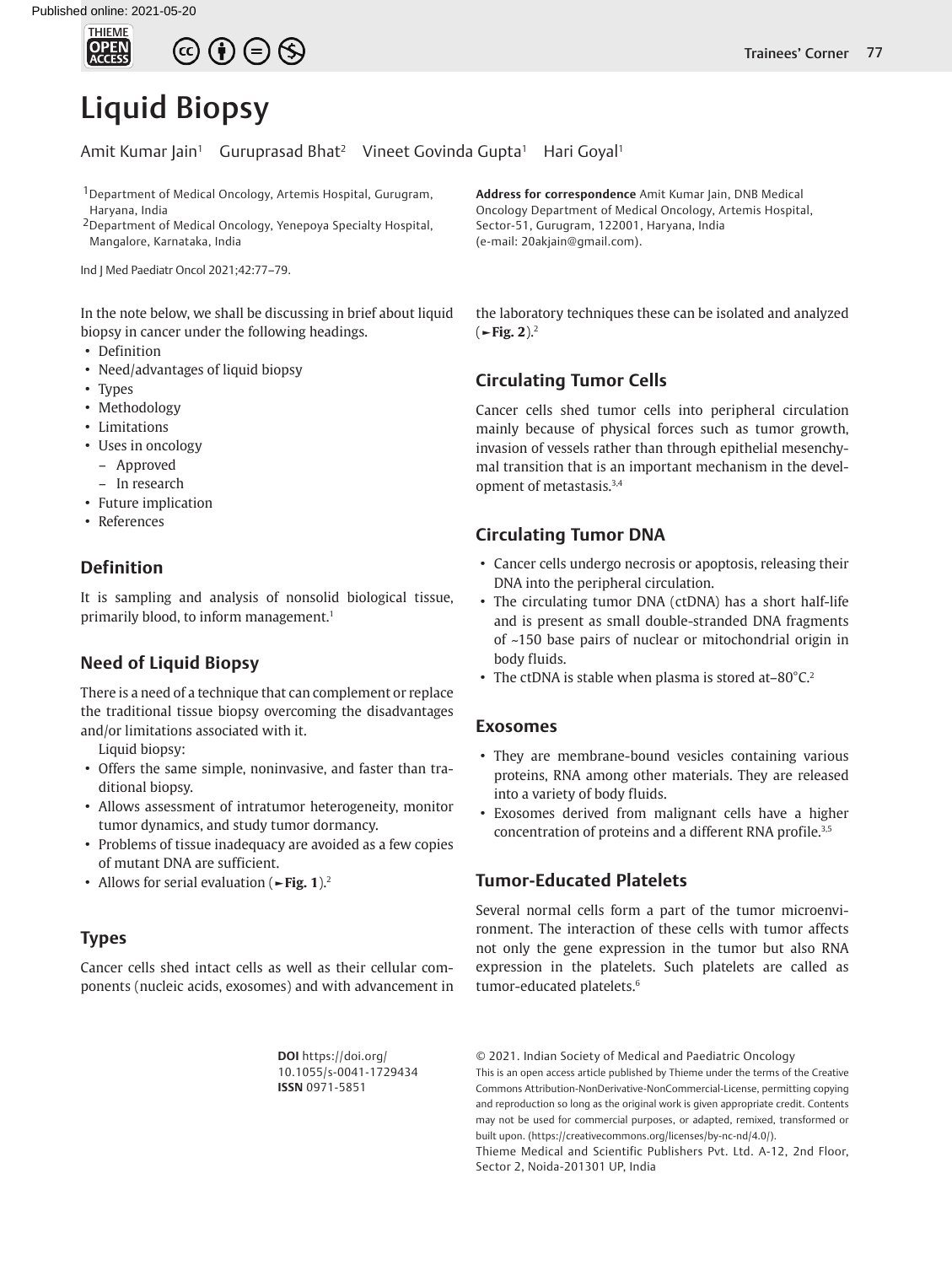



**Fig. 2** Types of liquid biopsy.

# **Methodology**

It involves

## Sample collection ↓

Isolation of circulating tumor cells (CTCs) and/or cellular components (nucleic acids, exosomes) by various enrichment techniques\*

#### ↓

Isolated CTCs and/or ctDNA are analyzed further through wide variety of applications such as NGS, polymerase chain reaction, or fluorescence in situ hybridization to look for copy number, mutations, translocations, amplification, deletions, chromosomal abnormalities, RNA expression, fusion transcripts, protein expression, and phosphorylation and culture and data obtained from it is analyzed and interpreted.

\*Several enrichment techniques used are positive selection using antibodies against epithelial markers, negative selection using anti-CD45 antibodies that will remove the white blood cells, and other mechanical methods like filtration are used.<sup>3,4</sup>

# **Limitations**

• It cannot be used to determine histology (adenocarcinoma, squamous cell carcinoma), establish programmed death ligand 1 status.

• A negative test may not rule out true negativity example: Epidermal growth factor receptor (EGFR) negative on CTCs may still be positive on biopsy, nonshedders.

# **Uses in Oncology**

## **Approved**

• To detect actionable EGFR mutation in nonsmall cell lung cancer and RAS (KRAS and NRAS) and BRAF V600E mutations in colorectal carcinomas (**►Fig. 3**).

## **In Research**

- Role in early detection of cancer is postulated.<sup>7</sup>
- Diagnosis (especially in difficult biopsy access site/ patient related problems for biopsy).
- Treatment selection (molecular profiling), prognostication (number of CTCs), and monitoring response (serial evaluation).8
- Risk of dissemination and detection of residual disease and recurrence.
- Identification of resistance mechanisms and monitoring clonal dynamics (**►Fig. 3**).

# **Future Implication**

Liquid biopsy is emerging as an important noninvasive technique that has both diagnostic and prognostic value. It is currently limited in routine use by the lack of convincing data